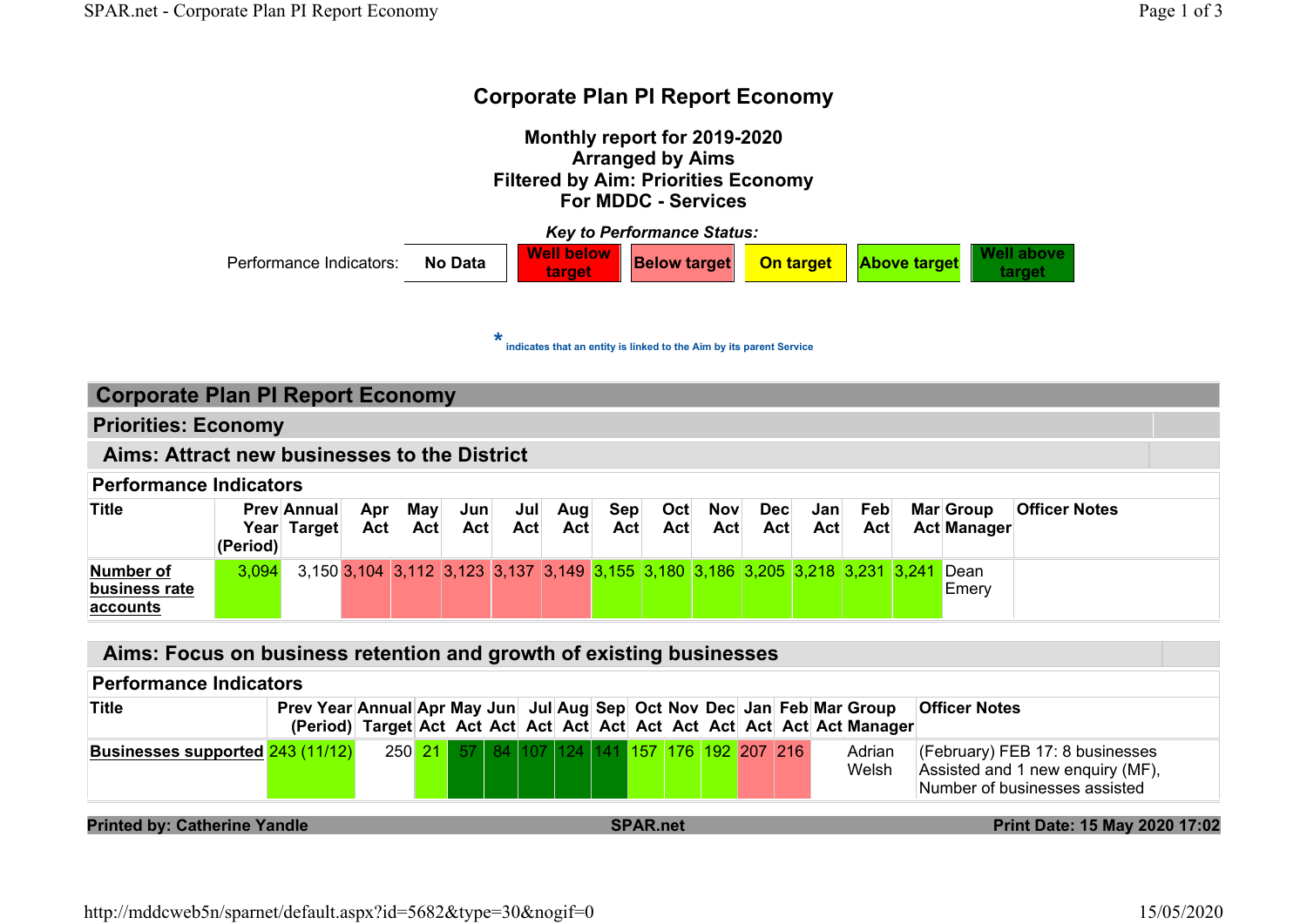# Corporate Plan PI Report Economy

## Priorities: Economy

# Aims: Focus on business retention and growth of existing businesses

### Aims: Improve and regenerate our town centres

#### Performance Indicators

| 51,120 51,775 48,697 50,894 51,261 50,325 53,392 52,568 52,388 48,961<br>45,893 (10/12)<br>Andrew<br><b>Increase in Car</b><br><b>Parking Vends</b><br>Jarrett<br>18<br>18<br>17<br>n/a<br>21<br>21<br>n/a<br>n/a<br>n/a<br>n/a<br>n/a<br>21<br>$n/a \mid n/a \mid$<br>Adrian<br>Number of<br>The Number of<br><b>Empty Shops</b><br>Welsh<br>vacant retail<br>(TIVERTON)<br>units,<br>(Quarter 4)<br>Jan 17: 21<br>vacant units<br>out of 242<br>units<br>representing<br>$8.7%$ of the<br>total units.<br>(MF)<br>8<br>n/a<br>n/a<br>6<br>n/a<br>n/a<br>10<br>n/a<br>n/a<br>9 Adrian<br>10<br>$n/a \mid n/a$<br>Number of<br>The Number of<br><b>Empty Shops</b><br>Welsh<br>vacant retail<br>(CREDITON)<br>units,<br>(Quarter 4)<br>JAN 31: 9<br>vacant units<br>out of 118<br>units<br>representing<br>7.6% of total<br>units in<br>Crediton<br>(MF)<br><b>Printed by: Catherine Yandle</b> | <b>Title</b> | <b>Prev Year Annual</b><br>(Period) Target | Apr<br>Act | <b>May</b><br><b>Act</b> | Act | Jun Jul Act | Aug<br>Act      | <b>Sep</b><br>Act | Oct<br><b>Act</b> | <b>Nov</b><br>Act | <b>Dec</b><br>Act |  | Jan Feb Mar Group<br>Act Act Act Manager Notes | <b>Officer</b> |
|-------------------------------------------------------------------------------------------------------------------------------------------------------------------------------------------------------------------------------------------------------------------------------------------------------------------------------------------------------------------------------------------------------------------------------------------------------------------------------------------------------------------------------------------------------------------------------------------------------------------------------------------------------------------------------------------------------------------------------------------------------------------------------------------------------------------------------------------------------------------------------------------------|--------------|--------------------------------------------|------------|--------------------------|-----|-------------|-----------------|-------------------|-------------------|-------------------|-------------------|--|------------------------------------------------|----------------|
|                                                                                                                                                                                                                                                                                                                                                                                                                                                                                                                                                                                                                                                                                                                                                                                                                                                                                                 |              |                                            |            |                          |     |             |                 |                   |                   |                   |                   |  |                                                |                |
|                                                                                                                                                                                                                                                                                                                                                                                                                                                                                                                                                                                                                                                                                                                                                                                                                                                                                                 |              |                                            |            |                          |     |             |                 |                   |                   |                   |                   |  |                                                |                |
| Print Date: 15 May 2020 17:02                                                                                                                                                                                                                                                                                                                                                                                                                                                                                                                                                                                                                                                                                                                                                                                                                                                                   |              |                                            |            |                          |     |             |                 |                   |                   |                   |                   |  |                                                |                |
|                                                                                                                                                                                                                                                                                                                                                                                                                                                                                                                                                                                                                                                                                                                                                                                                                                                                                                 |              |                                            |            |                          |     |             | <b>SPAR.net</b> |                   |                   |                   |                   |  |                                                |                |